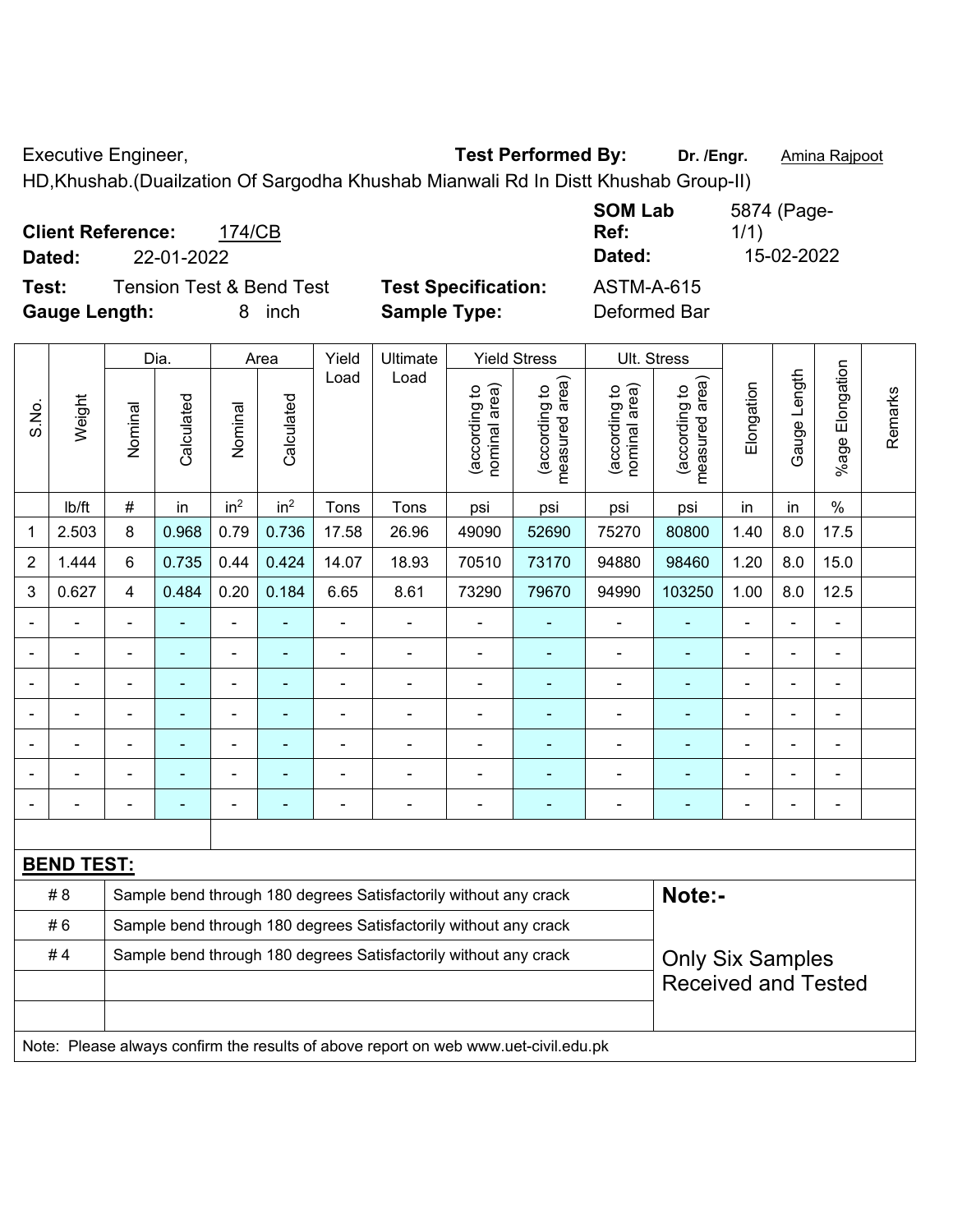Sub Divisional officer, **Test Performed By:** Dr. /Engr. **Amina Rajpoot Canadia** Rajpoot

HSD Bhera.(Rehablitation/Widg And Improvement Of Shahpur Bhera Malikwal Rd L 76.50Km)

| <b>Client Reference:</b> | 54 |
|--------------------------|----|
|--------------------------|----|

**Test:** Tension Test & Bend Test **Test Specification:** ASTM-A-615 **Gauge Length:** 8 inch **Sample Type:** Deformed Bar

**SOM Lab Ref:**  5875 (Page-1/1) **Dated:** 17-01-2022 **Dated:** 15-02-2022

|                |                   |                                                                  | Dia.                     |                 | Area            | Yield                                                            | Ultimate                                                                            |                                | <b>Yield Stress</b>                         |                                | Ult. Stress                     |                |              |                          |         |
|----------------|-------------------|------------------------------------------------------------------|--------------------------|-----------------|-----------------|------------------------------------------------------------------|-------------------------------------------------------------------------------------|--------------------------------|---------------------------------------------|--------------------------------|---------------------------------|----------------|--------------|--------------------------|---------|
| S.No.          | Weight            | Nominal                                                          | Calculated               | Nominal         | Calculated      | Load                                                             | Load                                                                                | nominal area)<br>(according to | (according to<br>neasured area)<br>measured | (according to<br>nominal area) | (according to<br>measured area) | Elongation     | Gauge Length | Elongation<br>$%$ age    | Remarks |
|                | lb/ft             | $\#$                                                             | in                       | in <sup>2</sup> | in <sup>2</sup> | Tons                                                             | Tons                                                                                | psi                            | psi                                         | psi                            | psi                             | in             | in           | $\%$                     |         |
| 1              | 2.571             | 8                                                                | 0.981                    | 0.79            | 0.756           | 18.55                                                            | 27.68                                                                               | 51800                          | 54130                                       | 77270                          | 80740                           | 1.60           | 8.0          | 20.0                     |         |
| $\overline{2}$ | 1.450             | 6                                                                | 0.736                    | 0.44            | 0.426           | 13.15                                                            | 19.24                                                                               | 65910                          | 68080                                       | 96420                          | 99590                           | 1.20           | 8.0          | 15.0                     |         |
| 3              | 0.624             | $\overline{4}$                                                   | 0.483                    | 0.20            | 0.183           | 7.24                                                             | 8.87                                                                                | 79810                          | 87230                                       | 97800                          | 106880                          | 1.00           | 8.0          | 12.5                     |         |
|                |                   | ÷,                                                               | ä,                       | ÷,              |                 | ÷,                                                               | $\blacksquare$                                                                      | $\blacksquare$                 | ۰                                           | $\blacksquare$                 | $\blacksquare$                  | $\blacksquare$ |              | $\blacksquare$           |         |
|                | $\blacksquare$    | $\blacksquare$                                                   | ÷                        | $\blacksquare$  | $\blacksquare$  | $\blacksquare$                                                   | $\blacksquare$                                                                      | $\blacksquare$                 | $\blacksquare$                              | $\blacksquare$                 | $\blacksquare$                  | $\blacksquare$ |              | $\blacksquare$           |         |
|                |                   | $\overline{\phantom{a}}$                                         |                          | $\blacksquare$  |                 |                                                                  |                                                                                     | $\blacksquare$                 | ۰                                           | ä,                             | ÷                               |                |              | $\blacksquare$           |         |
|                |                   |                                                                  | ۰                        | $\blacksquare$  |                 |                                                                  |                                                                                     | $\blacksquare$                 | ۰                                           | $\overline{\phantom{0}}$       | $\blacksquare$                  |                |              |                          |         |
|                |                   |                                                                  |                          | $\blacksquare$  |                 |                                                                  | ÷                                                                                   | $\blacksquare$                 | ÷                                           | $\blacksquare$                 |                                 |                |              | $\overline{\phantom{a}}$ |         |
|                |                   |                                                                  | ÷                        | $\blacksquare$  |                 |                                                                  | $\blacksquare$                                                                      | $\overline{a}$                 | ÷                                           | $\blacksquare$                 |                                 |                |              | $\overline{a}$           |         |
|                |                   |                                                                  | $\overline{\phantom{0}}$ | ۰               | ٠               |                                                                  | $\blacksquare$                                                                      | $\qquad \qquad \blacksquare$   | ۰                                           | $\overline{\phantom{0}}$       | $\blacksquare$                  | $\blacksquare$ |              | $\overline{\phantom{a}}$ |         |
|                |                   |                                                                  |                          |                 |                 |                                                                  |                                                                                     |                                |                                             |                                |                                 |                |              |                          |         |
|                | <b>BEND TEST:</b> |                                                                  |                          |                 |                 |                                                                  |                                                                                     |                                |                                             |                                |                                 |                |              |                          |         |
|                | #8                |                                                                  |                          |                 |                 |                                                                  | Sample bend through 180 degrees Satisfactorily without any crack                    |                                |                                             |                                | Note:-                          |                |              |                          |         |
|                | #6                | Sample bend through 180 degrees Satisfactorily without any crack |                          |                 |                 |                                                                  |                                                                                     |                                |                                             |                                |                                 |                |              |                          |         |
|                | #4                |                                                                  |                          |                 |                 | Sample bend through 180 degrees Satisfactorily without any crack |                                                                                     | <b>Only Six Samples</b>        |                                             |                                |                                 |                |              |                          |         |
|                |                   |                                                                  |                          |                 |                 |                                                                  |                                                                                     |                                |                                             |                                | <b>Received and Tested</b>      |                |              |                          |         |
|                |                   |                                                                  |                          |                 |                 |                                                                  |                                                                                     |                                |                                             |                                |                                 |                |              |                          |         |
|                |                   |                                                                  |                          |                 |                 |                                                                  | Note: Please always confirm the results of above report on web www.uet-civil.edu.pk |                                |                                             |                                |                                 |                |              |                          |         |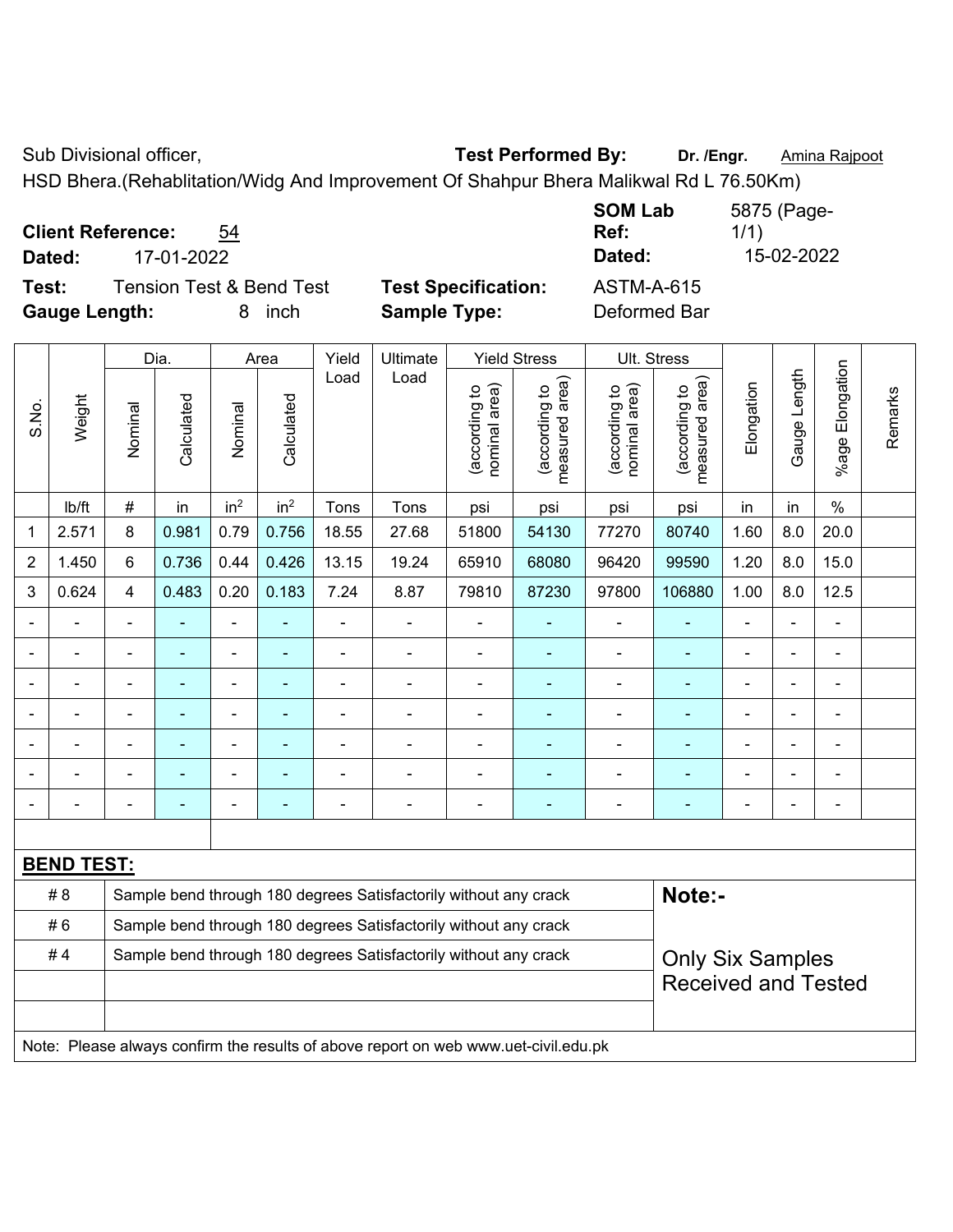Maj Adnan Khalid (R) **Test Performed By:** Dr. /Engr. **S. Asad Ali Gillani** Ali Gillani Dy Dir MTL DHA Lhr,(Const. Of 18 Green Apartment Complex DRGCC DHA Ph-VI (M/s Construct)

**Client Reference:** 408/241/32/Lab/47/216

**Dated:** 14-02-2022 **Dated:** 15-02-2022

**Test:** Tension Test & Bend Test **Test Specification:** ASTM-A-615 **Gauge Length:** 8 inch **Sample Type:** Deformed Bar (Kamran Steel)

| <b>SOM Lab</b> | 5876 (Page- |
|----------------|-------------|
| Ref:           | 1/1)        |
| <b>Dotad:</b>  | 15 NQ QNQQ  |

|                |                                                                                     |                           | Dia.           |                              | Area            | Yield          | Ultimate                                                         |                                | <b>Yield Stress</b>             | Ult. Stress                    |                                 |                          |                |                 |         |
|----------------|-------------------------------------------------------------------------------------|---------------------------|----------------|------------------------------|-----------------|----------------|------------------------------------------------------------------|--------------------------------|---------------------------------|--------------------------------|---------------------------------|--------------------------|----------------|-----------------|---------|
| S.No.          | Weight                                                                              | Nominal                   | Calculated     | Nominal                      | Calculated      | Load           | Load                                                             | nominal area)<br>(according to | measured area)<br>(according to | nominal area)<br>(according to | measured area)<br>(according to | Elongation               | Gauge Length   | %age Elongation | Remarks |
|                | lb/ft                                                                               | $\#$                      | in             | in <sup>2</sup>              | in <sup>2</sup> | Tons           | Tons                                                             | psi                            | psi                             | psi                            | psi                             | in                       | in             | $\%$            |         |
| 1              | 0.655                                                                               | $\overline{\mathbf{4}}$   | 0.494          | 0.20                         | 0.192           | 6.47           | 8.53                                                             | 71380                          | 74360                           | 94090                          | 98010                           | 1.10                     | 8.0            | 13.8            |         |
| $\overline{2}$ | 0.659                                                                               | 4                         | 0.497          | 0.20                         | 0.194           | 6.14           | 8.12                                                             | 67670                          | 69770                           | 89590                          | 92360                           | 1.20                     | 8.0            | 15.0            |         |
|                |                                                                                     |                           |                | ä,                           | L.              | L,             | Ě.                                                               | $\blacksquare$                 |                                 | $\blacksquare$                 |                                 |                          | L.             | $\blacksquare$  |         |
|                |                                                                                     |                           | $\blacksquare$ | ۰                            | $\blacksquare$  | $\blacksquare$ | $\blacksquare$                                                   | $\qquad \qquad \blacksquare$   | ٠                               | $\qquad \qquad \blacksquare$   | $\blacksquare$                  |                          |                | $\blacksquare$  |         |
| $\blacksquare$ |                                                                                     |                           |                | $\blacksquare$               |                 |                |                                                                  | $\blacksquare$                 |                                 |                                |                                 |                          |                | $\blacksquare$  |         |
| ۰              |                                                                                     | $\blacksquare$            | ۰              | $\blacksquare$               | ۰               | $\blacksquare$ | $\blacksquare$                                                   | $\qquad \qquad \blacksquare$   | ٠                               | $\qquad \qquad \blacksquare$   | Ē.                              | $\overline{\phantom{0}}$ | $\blacksquare$ | $\blacksquare$  |         |
| $\blacksquare$ | ÷                                                                                   | $\blacksquare$            | ä,             | $\blacksquare$               | ÷               | ÷              | ä,                                                               | $\blacksquare$                 | $\blacksquare$                  | ÷,                             | ÷,                              | ÷                        | ä,             | $\blacksquare$  |         |
|                |                                                                                     | $\blacksquare$            | $\blacksquare$ | $\blacksquare$               | ÷,              | ÷              | Ē,                                                               | $\blacksquare$                 | $\blacksquare$                  | $\blacksquare$                 | $\blacksquare$                  | ÷                        | L,             | $\blacksquare$  |         |
|                |                                                                                     | $\blacksquare$            | ۰              | $\qquad \qquad \blacksquare$ | ÷               | $\blacksquare$ | ä,                                                               | $\blacksquare$                 | ٠                               | $\blacksquare$                 | $\overline{\phantom{a}}$        | ÷                        | ä,             | $\blacksquare$  |         |
|                |                                                                                     | $\blacksquare$            | ä,             | ÷,                           | ÷               | Ē,             | Ē,                                                               | $\blacksquare$                 | $\blacksquare$                  | ۰                              | ÷,                              | ÷                        | L,             | $\blacksquare$  |         |
|                |                                                                                     |                           |                |                              |                 |                |                                                                  |                                |                                 |                                |                                 |                          |                |                 |         |
|                | <b>BEND TEST:</b>                                                                   |                           |                |                              |                 |                |                                                                  |                                |                                 |                                |                                 |                          |                |                 |         |
|                | #4                                                                                  |                           |                |                              |                 |                | Sample bend through 180 degrees Satisfactorily without any crack |                                |                                 |                                | Note:-                          |                          |                |                 |         |
|                |                                                                                     |                           |                |                              |                 |                |                                                                  |                                |                                 |                                |                                 |                          |                |                 |         |
|                |                                                                                     | <b>Only Three Samples</b> |                |                              |                 |                |                                                                  |                                |                                 |                                |                                 |                          |                |                 |         |
|                |                                                                                     |                           |                |                              |                 |                |                                                                  |                                |                                 |                                | <b>Received and Tested</b>      |                          |                |                 |         |
|                |                                                                                     |                           |                |                              |                 |                |                                                                  |                                |                                 |                                |                                 |                          |                |                 |         |
|                | Note: Please always confirm the results of above report on web www.uet-civil.edu.pk |                           |                |                              |                 |                |                                                                  |                                |                                 |                                |                                 |                          |                |                 |         |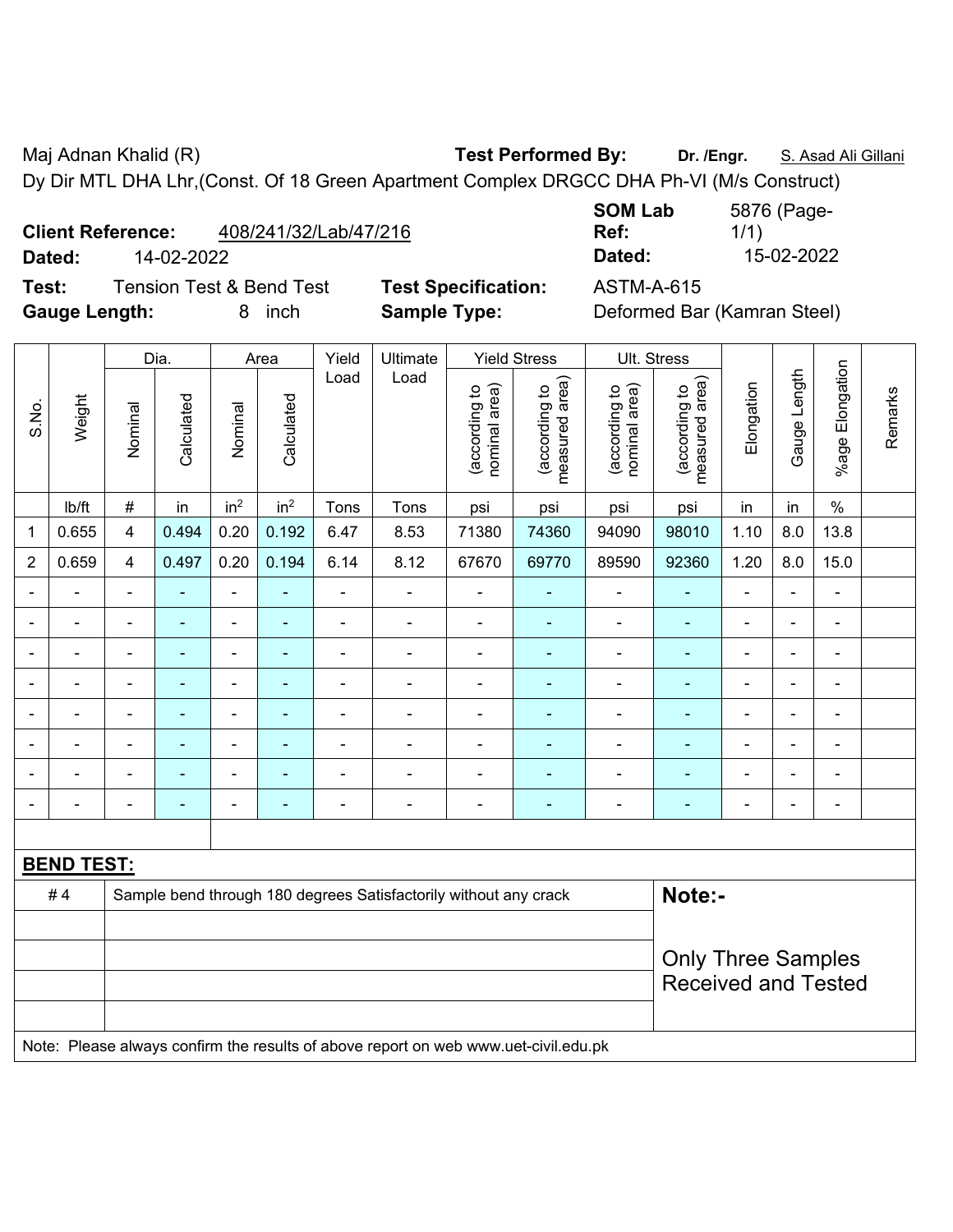Muhammad Azeem ® Major **Test Performed By:** Dr. /Engr. **Amina Rajpoot** RE ACES DHA Multan.(Dev Of Sector -T & B-1-DHA Multan)

**Test:** Tension Test & Bend Test **Test Specification:** ASTM-A-615 **Gauge Length:** 8 inch **Sample Type:** Deformed Bar (FF Steel)

**Ref: Dated:** 10-02-2022 **Dated:** 15-02-2022

5877 (Page-1/1)

|                |                          |                | Dia.       |                 | Area            | Yield          | Ultimate                                                                            |                                | <b>Yield Stress</b>             |                                | Ult. Stress                     |                |                |                 |         |
|----------------|--------------------------|----------------|------------|-----------------|-----------------|----------------|-------------------------------------------------------------------------------------|--------------------------------|---------------------------------|--------------------------------|---------------------------------|----------------|----------------|-----------------|---------|
| S.No.          | Weight                   | Nominal        | Calculated | Nominal         | Calculated      | Load           | Load                                                                                | nominal area)<br>(according to | (according to<br>measured area) | nominal area)<br>(according to | (according to<br>measured area) | Elongation     | Gauge Length   | %age Elongation | Remarks |
|                | lb/ft                    | #              | in         | in <sup>2</sup> | in <sup>2</sup> | Tons           | Tons                                                                                | psi                            | psi                             | psi                            | psi                             | in             | in             | $\%$            |         |
| 1              | 0.666                    | 4              | 0.500      | 0.20            | 0.196           | 6.47           | 9.14                                                                                | 71380                          | 72840                           | 100830                         | 102890                          | 1.00           | 8.0            | 12.5            |         |
| $\overline{2}$ | 0.704                    | $\overline{4}$ | 0.513      | 0.20            | 0.207           | 6.78           | 9.53                                                                                | 74750                          | 72230                           | 105100                         | 101550                          | 1.00           | 8.0            | 12.5            |         |
|                |                          | $\blacksquare$ |            | $\blacksquare$  |                 | $\blacksquare$ |                                                                                     | $\overline{\phantom{a}}$       | $\blacksquare$                  | $\blacksquare$                 |                                 |                |                | $\blacksquare$  |         |
|                |                          |                | ۰          | $\blacksquare$  |                 |                | $\blacksquare$                                                                      | $\blacksquare$                 | ۰                               | $\blacksquare$                 | ۰                               | $\blacksquare$ |                | $\blacksquare$  |         |
|                |                          | $\blacksquare$ | ۰          | $\blacksquare$  |                 |                | $\blacksquare$                                                                      | $\blacksquare$                 | ۳                               |                                |                                 | $\blacksquare$ |                | $\blacksquare$  |         |
|                |                          | $\blacksquare$ | ä,         | $\blacksquare$  |                 |                | ä,                                                                                  | $\blacksquare$                 | $\blacksquare$                  | $\blacksquare$                 | ÷                               | $\blacksquare$ |                | $\blacksquare$  |         |
| $\blacksquare$ |                          | $\blacksquare$ | ÷,         | $\blacksquare$  | ٠               |                | $\blacksquare$                                                                      | $\blacksquare$                 | $\blacksquare$                  | $\blacksquare$                 | ÷                               | $\blacksquare$ | $\blacksquare$ | $\blacksquare$  |         |
|                | $\overline{\phantom{0}}$ | $\blacksquare$ | ä,         | $\blacksquare$  | $\blacksquare$  | $\blacksquare$ | $\blacksquare$                                                                      | $\blacksquare$                 | $\blacksquare$                  | $\blacksquare$                 | ۰                               | ÷,             |                | $\blacksquare$  |         |
|                |                          |                |            | $\blacksquare$  |                 |                |                                                                                     | $\blacksquare$                 | $\blacksquare$                  |                                |                                 |                |                | $\blacksquare$  |         |
|                |                          |                |            |                 |                 |                |                                                                                     | ٠                              | ۳                               |                                |                                 | -              |                | $\blacksquare$  |         |
|                |                          |                |            |                 |                 |                |                                                                                     |                                |                                 |                                |                                 |                |                |                 |         |
|                | <b>BEND TEST:</b>        |                |            |                 |                 |                |                                                                                     |                                |                                 |                                |                                 |                |                |                 |         |
|                | #4                       |                |            |                 |                 |                | Sample bend through 180 degrees Satisfactorily without any crack                    |                                |                                 |                                | Note:-                          |                |                |                 |         |
|                |                          |                |            |                 |                 |                |                                                                                     |                                |                                 |                                |                                 |                |                |                 |         |
|                |                          |                |            |                 |                 |                |                                                                                     |                                |                                 |                                | <b>Only Three Samples</b>       |                |                |                 |         |
|                |                          |                |            |                 |                 |                |                                                                                     |                                |                                 |                                | <b>Received and Tested</b>      |                |                |                 |         |
|                |                          |                |            |                 |                 |                |                                                                                     |                                |                                 |                                |                                 |                |                |                 |         |
|                |                          |                |            |                 |                 |                | Note: Please always confirm the results of above report on web www.uet-civil.edu.pk |                                |                                 |                                |                                 |                |                |                 |         |

**SOM Lab**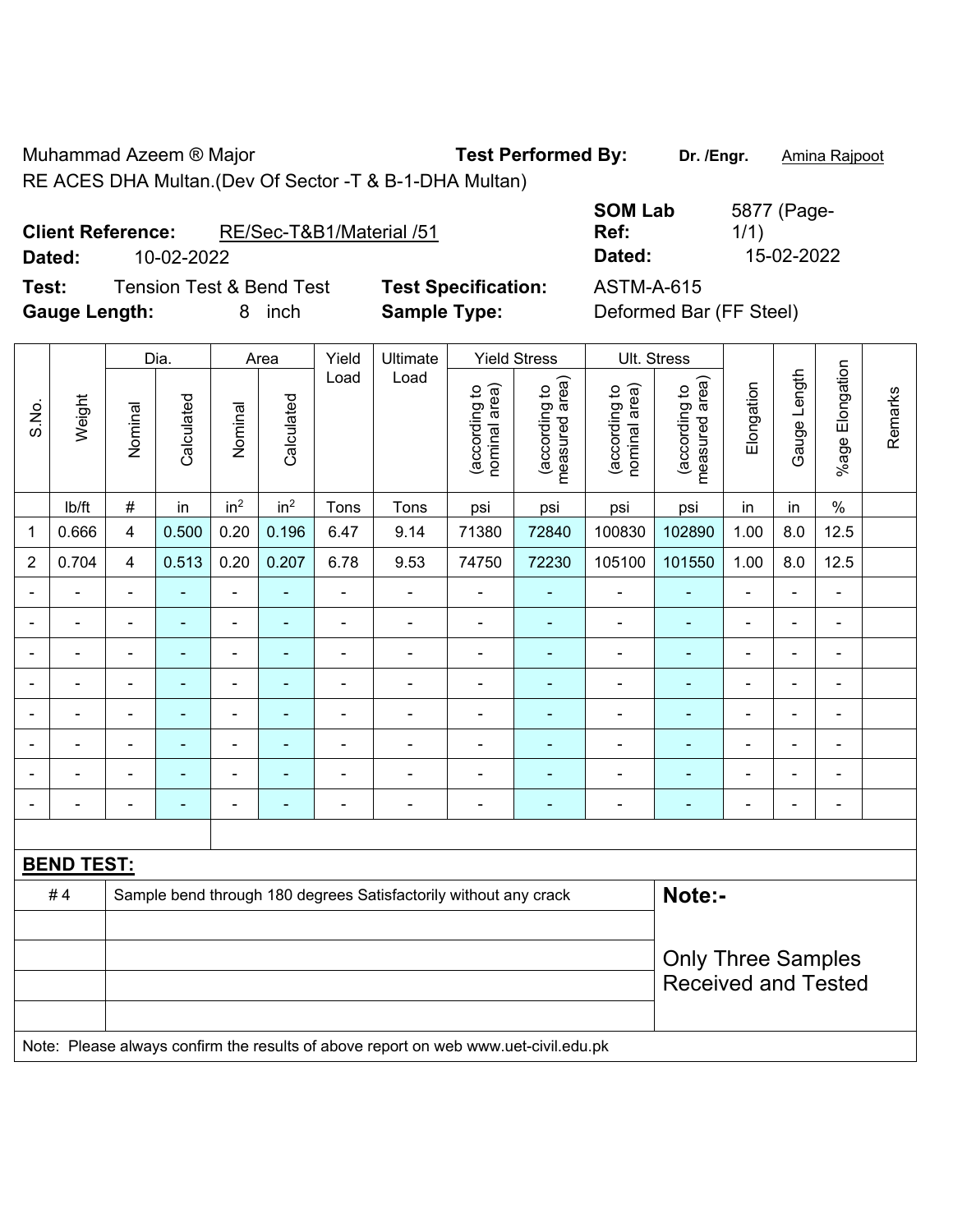## Ans Fareed **Test Performed By:** Dr. /Engr. **Amina Rajpoot Canadia** Reserve that Manuscription Contract Performed By:

Civil Engineer Aadiyat Developers Lahore.

| <b>Client Reference:</b><br>Nil                                                          |                                                   | <b>SOM Lab</b><br>Ref:            | 5878 (Page-<br>1/1) |
|------------------------------------------------------------------------------------------|---------------------------------------------------|-----------------------------------|---------------------|
| 15-02-2022<br>Dated:                                                                     |                                                   | Dated:                            | 15-02-2022          |
| <b>Tension Test &amp; Bend Test</b><br>Test:<br><b>Gauge Length:</b><br><i>inch</i><br>8 | <b>Test Specification:</b><br><b>Sample Type:</b> | <b>ASTM-A-615</b><br>Deformed Bar |                     |
|                                                                                          |                                                   |                                   |                     |

|                          |                   |                | Dia.           |                              | Area            | Yield          | Ultimate                                                                            |                                | <b>Yield Stress</b>             |                                | Ult. Stress                     |                |                          |                          |         |
|--------------------------|-------------------|----------------|----------------|------------------------------|-----------------|----------------|-------------------------------------------------------------------------------------|--------------------------------|---------------------------------|--------------------------------|---------------------------------|----------------|--------------------------|--------------------------|---------|
| S.No.                    | Weight            | Nominal        | Calculated     | Nominal                      | Calculated      | Load           | Load                                                                                | (according to<br>nominal area) | (according to<br>measured area) | (according to<br>nominal area) | (according to<br>measured area) | Elongation     | Gauge Length             | %age Elongation          | Remarks |
|                          | lb/ft             | $\#$           | in             | in <sup>2</sup>              | in <sup>2</sup> | Tons           | Tons                                                                                | psi                            | psi                             | psi                            | psi                             | in             | in                       | $\frac{0}{0}$            |         |
| 1                        | 1.649             | $6\phantom{1}$ | 0.786          | 0.44                         | 0.485           | 16.56          | 21.63                                                                               | 83030                          | 75330                           | 108420                         | 98360                           | 1.00           | 8.0                      | 12.5                     |         |
|                          |                   |                | ۰              | ä,                           | $\sim$          | $\blacksquare$ | ÷                                                                                   | $\blacksquare$                 | ÷                               | $\blacksquare$                 | ÷,                              | $\blacksquare$ |                          | $\blacksquare$           |         |
|                          | L.                |                |                | $\blacksquare$               |                 | ä,             | ä,                                                                                  | $\blacksquare$                 | ۰                               |                                | $\blacksquare$                  |                | $\blacksquare$           | $\blacksquare$           |         |
| $\blacksquare$           | ÷                 | $\blacksquare$ | ۰              | ۰                            | ٠               | ä,             | ÷,                                                                                  | $\blacksquare$                 | $\blacksquare$                  | $\blacksquare$                 | ٠                               | ÷              | $\blacksquare$           | ÷                        |         |
| $\overline{\phantom{0}}$ | ÷                 | $\blacksquare$ | $\blacksquare$ | $\overline{a}$               | $\blacksquare$  | ä,             | $\overline{\phantom{a}}$                                                            | $\overline{\phantom{a}}$       | $\blacksquare$                  | $\blacksquare$                 | ٠                               | $\blacksquare$ | $\blacksquare$           | $\overline{\phantom{a}}$ |         |
|                          | ÷                 | $\blacksquare$ | Ē.             | $\qquad \qquad \blacksquare$ | ٠               | L,             | ÷                                                                                   | $\blacksquare$                 | ٠                               | $\blacksquare$                 | ÷,                              | $\blacksquare$ | $\blacksquare$           | $\blacksquare$           |         |
| $\blacksquare$           | ÷.                | $\blacksquare$ | ä,             | $\overline{\phantom{a}}$     | $\sim$          | ä,             | ÷                                                                                   | $\overline{\phantom{a}}$       | ä,                              | $\overline{\phantom{a}}$       | ÷,                              | $\blacksquare$ | $\overline{\phantom{0}}$ | $\blacksquare$           |         |
|                          |                   |                | ۰              | L.                           | ٠               | L,             | $\blacksquare$                                                                      |                                | ۰                               |                                | ۳                               |                |                          | $\blacksquare$           |         |
|                          |                   |                |                | Ē,                           |                 |                | ÷                                                                                   |                                | ۰                               |                                | $\blacksquare$                  |                |                          | $\blacksquare$           |         |
| $\blacksquare$           | ÷                 | $\blacksquare$ | ÷,             | ÷                            | $\blacksquare$  | ä,             | $\overline{\phantom{a}}$                                                            | $\overline{\phantom{a}}$       | $\blacksquare$                  | $\blacksquare$                 | $\blacksquare$                  | $\blacksquare$ | $\blacksquare$           | $\overline{\phantom{a}}$ |         |
|                          |                   |                |                |                              |                 |                |                                                                                     |                                |                                 |                                |                                 |                |                          |                          |         |
|                          | <b>BEND TEST:</b> |                |                |                              |                 |                |                                                                                     |                                |                                 |                                |                                 |                |                          |                          |         |
|                          | #6                |                |                |                              |                 |                | Sample bend through 180 degrees Satisfactorily without any crack                    |                                |                                 |                                | Note:-                          |                |                          |                          |         |
|                          |                   |                |                |                              |                 |                |                                                                                     |                                |                                 |                                |                                 |                |                          |                          |         |
|                          |                   |                |                |                              |                 |                |                                                                                     |                                |                                 |                                | <b>Only Two Samples</b>         |                |                          |                          |         |
|                          |                   |                |                |                              |                 |                |                                                                                     |                                |                                 |                                | <b>Received and Tested</b>      |                |                          |                          |         |
|                          |                   |                |                |                              |                 |                |                                                                                     |                                |                                 |                                |                                 |                |                          |                          |         |
|                          |                   |                |                |                              |                 |                | Note: Please always confirm the results of above report on web www.uet-civil.edu.pk |                                |                                 |                                |                                 |                |                          |                          |         |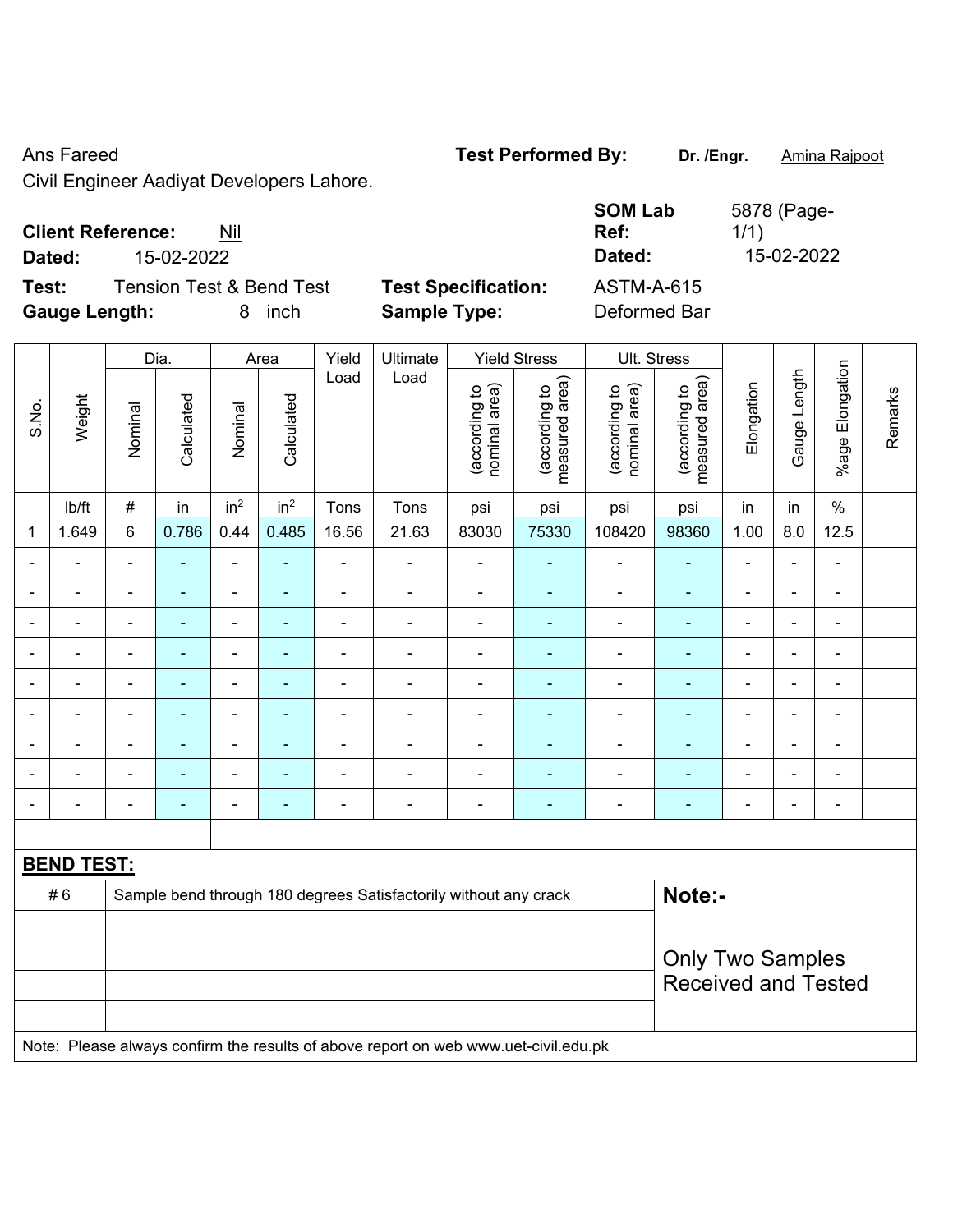Ma Desheng **Test Performed By:** Dr. /Engr. **Nauman Khuram** 

PM State Grid CEPET.(500Kv D/C Transmission Line Nokhar S/S-Lahore North S/S-Lahore)

**Client Reference:** CET/ADB-301A/SEC-I/UET-22-318 **Dated:** 14-02-2022 **Dated:** 15-02-2022

**Test:** Tension Test & Bend Test **Test Specification:** ASTM-A-615 **Gauge Length:** 8 inch **Sample Type:** Deformed Bar (Kamran Steel)

**SOM Lab Ref:**  5879 (Page-1/2)

|                |                                                                                     |                                                                                             | Dia.           |                 | Area            | Yield                 | Ultimate                                                         |                                | <b>Yield Stress</b>                        |                                | Ult. Stress                     |            |              |                          |         |
|----------------|-------------------------------------------------------------------------------------|---------------------------------------------------------------------------------------------|----------------|-----------------|-----------------|-----------------------|------------------------------------------------------------------|--------------------------------|--------------------------------------------|--------------------------------|---------------------------------|------------|--------------|--------------------------|---------|
| S.No.          | Weight                                                                              | Nominal                                                                                     | Calculated     | Nominal         | Calculated      | Load                  | Load                                                             | nominal area)<br>(according to | (acording to<br>neasured area)<br>measured | nominal area)<br>(according to | measured area)<br>(according to | Elongation | Gauge Length | Elongation<br>$%$ age    | Remarks |
|                | lb/ft                                                                               | $\#$                                                                                        | in             | in <sup>2</sup> | in <sup>2</sup> | Tons                  | Tons                                                             | psi                            | psi                                        | psi                            | psi                             | in         | in           | $\frac{1}{2}$            |         |
| 1              | 2.672                                                                               | 8                                                                                           | 1.000          | 0.79            | 0.785           | 25.15                 | 36.70                                                            | 70210                          | 70660                                      | 102450                         | 103100                          | 1.40       | 8.0          | 17.5                     |         |
| $\overline{2}$ | 2.599                                                                               | 8                                                                                           | 0.986          | 0.79            | 0.764           | 24.13                 | 34.05                                                            | 67360                          | 69650                                      | 95050                          | 98290                           | 1.30       | 8.0          | 16.3                     |         |
| 3              | 1.492                                                                               | 6                                                                                           | 0.747          | 0.44            | 0.438           | 13.02                 | 19.44                                                            | 65250                          | 65550                                      | 97440                          | 97880                           | 1.50       | 8.0          | 18.8                     |         |
| 4              | 1.488                                                                               | 6                                                                                           | 0.746          | 0.44            | 0.437           | 12.97                 | 19.27                                                            | 65000                          | 65440                                      | 96570                          | 97230                           | 1.40       | 8.0          | 17.5                     |         |
| 5              | 1.491                                                                               | 6                                                                                           | 0.747          | 0.44            | 0.438           | 13.05                 | 19.42                                                            | 65400                          | 65700                                      | 97340                          | 97780                           | 1.50       | 8.0          | 18.8                     |         |
|                |                                                                                     | $\blacksquare$                                                                              | ÷              | ÷,              |                 | $\overline{a}$        | ä,                                                               |                                | ÷                                          | $\blacksquare$                 | $\blacksquare$                  |            |              |                          |         |
|                | $\blacksquare$                                                                      | -                                                                                           | ÷,             | $\overline{a}$  | $\blacksquare$  | ä,                    | ÷,                                                               | ä,                             | ÷                                          | $\blacksquare$                 | $\blacksquare$                  | ä,         |              | ä,                       |         |
|                |                                                                                     |                                                                                             | $\blacksquare$ | $\blacksquare$  |                 |                       | ÷.                                                               |                                | $\blacksquare$                             |                                | ÷                               |            |              | $\blacksquare$           |         |
|                |                                                                                     |                                                                                             |                |                 |                 |                       |                                                                  |                                | ÷                                          |                                | ۳                               |            |              |                          |         |
|                |                                                                                     |                                                                                             |                |                 |                 |                       |                                                                  |                                |                                            |                                |                                 |            |              | $\overline{\phantom{a}}$ |         |
|                | <b>Witnessed By:</b>                                                                |                                                                                             |                |                 |                 | Basharat Ali (NESPAK) |                                                                  |                                |                                            |                                |                                 |            |              |                          |         |
|                | <b>BEND TEST:</b>                                                                   |                                                                                             |                |                 |                 |                       |                                                                  |                                |                                            |                                |                                 |            |              |                          |         |
|                | # 8                                                                                 |                                                                                             |                |                 |                 |                       | Sample bend through 180 degrees Satisfactorily without any crack |                                |                                            |                                | Note:-                          |            |              |                          |         |
|                | # 8                                                                                 |                                                                                             |                |                 |                 |                       | Sample bend through 180 degrees Satisfactorily without any crack |                                |                                            |                                |                                 |            |              |                          |         |
|                | #6                                                                                  | Sample bend through 180 degrees Satisfactorily without any crack<br><b>Only Ten Samples</b> |                |                 |                 |                       |                                                                  |                                |                                            |                                |                                 |            |              |                          |         |
|                | #6                                                                                  |                                                                                             |                |                 |                 |                       | Sample bend through 180 degrees Satisfactorily without any crack |                                |                                            |                                | <b>Received and Tested</b>      |            |              |                          |         |
|                | #6                                                                                  |                                                                                             |                |                 |                 |                       | Sample bend through 180 degrees Satisfactorily without any crack |                                |                                            |                                |                                 |            |              |                          |         |
|                | Note: Please always confirm the results of above report on web www.uet-civil.edu.pk |                                                                                             |                |                 |                 |                       |                                                                  |                                |                                            |                                |                                 |            |              |                          |         |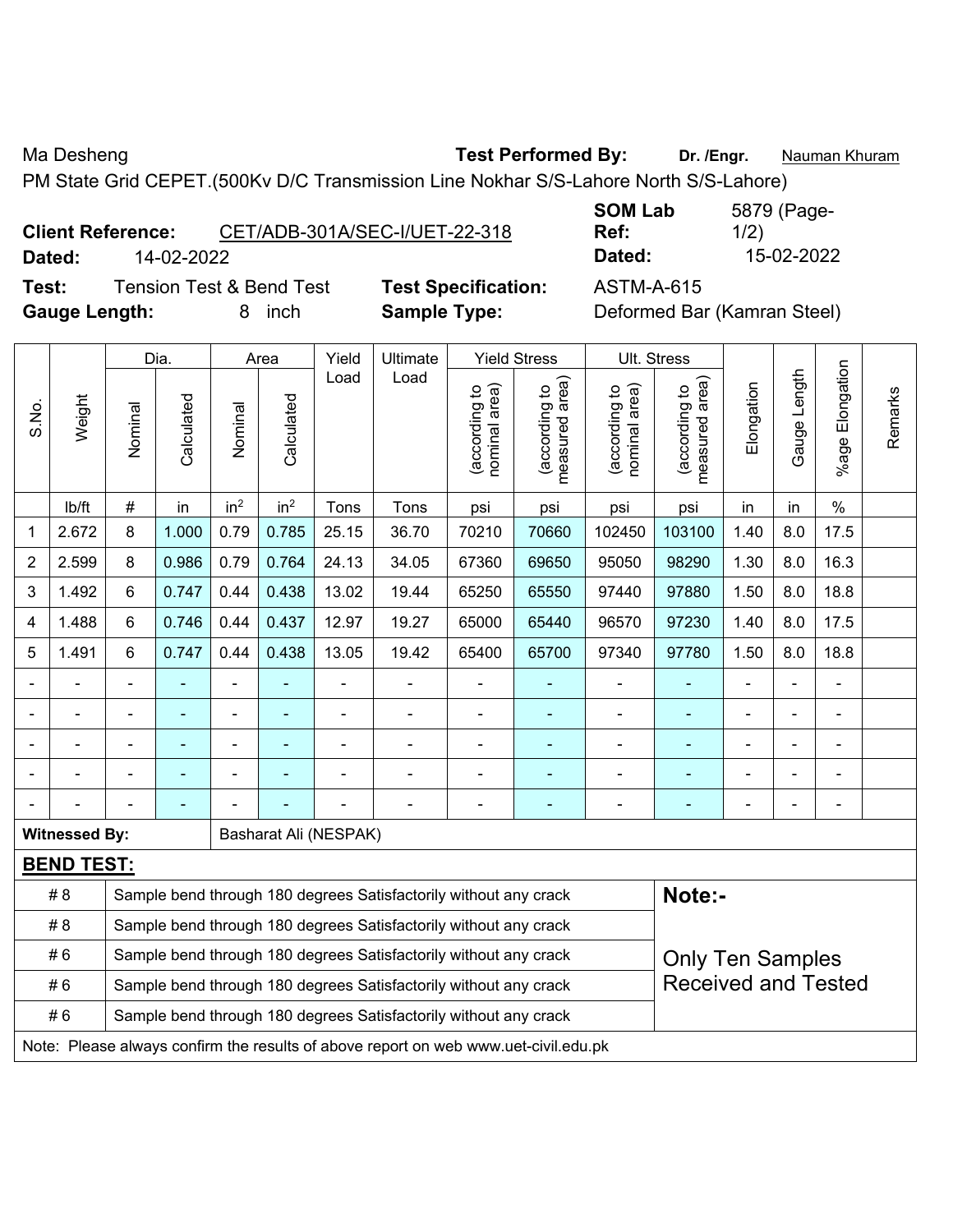Ma Desheng **Test Performed By:** Dr. /Engr. **Nauman Khuram** PM State Grid CEPET.(500Kv D/C Transmission Line Nokhar S/S-Lahore North S/S-Lahore)

**Client Reference:** CET/ADB-301A/SEC-II/UET-22-317 **Dated:** 14-02-2022 **Dated:** 15-02-2022

**Test:** Tension Test & Bend Test **Test Specification:** ASTM-A-615 **Gauge Length:** 8 inch **Sample Type:** Deformed Bar (Kamran Steel)

**SOM Lab Ref:**  5879 (Page-2/2)

|                |                      |                                                                                     | Dia.           |                 | Area            | Yield                                                            | Ultimate                                                         |                                | <b>Yield Stress</b>             |                                | Ult. Stress                     |                |              |                       |         |
|----------------|----------------------|-------------------------------------------------------------------------------------|----------------|-----------------|-----------------|------------------------------------------------------------------|------------------------------------------------------------------|--------------------------------|---------------------------------|--------------------------------|---------------------------------|----------------|--------------|-----------------------|---------|
| S.No.          | Weight               | Nominal                                                                             | Calculated     | Nominal         | Calculated      | Load                                                             | Load                                                             | nominal area)<br>(according to | (according to<br>measured area) | nominal area)<br>(according to | (according to<br>measured area) | Elongation     | Gauge Length | Elongation<br>$%$ age | Remarks |
|                | lb/ft                | $\#$                                                                                | in             | in <sup>2</sup> | in <sup>2</sup> | Tons                                                             | Tons                                                             | psi                            | psi                             | psi                            | psi                             | in             | in           | $\frac{0}{0}$         |         |
| 1              | 2.648                | 8                                                                                   | 0.995          | 0.79            | 0.778           | 26.27                                                            | 34.22                                                            | 73340                          | 74470                           | 95530                          | 97010                           | 1.60           | 8.0          | 20.0                  |         |
| $\overline{2}$ | 2.665                | 8                                                                                   | 0.998          | 0.79            | 0.783           | 24.94                                                            | 34.58                                                            | 69640                          | 70260                           | 96530                          | 97390                           | 1.30           | 8.0          | 16.3                  |         |
| 3              | 2.639                | 8                                                                                   | 0.994          | 0.79            | 0.776           | 24.82                                                            | 34.35                                                            | 69300                          | 70550                           | 95900                          | 97630                           | 1.40           | 8.0          | 17.5                  |         |
|                |                      |                                                                                     |                | ÷,              |                 |                                                                  | ÷                                                                | $\overline{\phantom{a}}$       | ÷                               | $\qquad \qquad \blacksquare$   | $\blacksquare$                  |                |              | $\blacksquare$        |         |
|                | ÷.                   | ä,                                                                                  | $\blacksquare$ | $\blacksquare$  | $\blacksquare$  | ä,                                                               | $\blacksquare$                                                   | $\blacksquare$                 | $\blacksquare$                  | $\overline{\phantom{a}}$       | ä,                              | $\blacksquare$ | ä,           | $\blacksquare$        |         |
|                | ÷                    | $\blacksquare$                                                                      | ä,             | ÷,              | $\blacksquare$  | ä,                                                               | ÷                                                                | ä,                             | $\blacksquare$                  | $\blacksquare$                 | ä,<br>$\blacksquare$<br>Ĭ.      |                |              |                       |         |
|                |                      |                                                                                     | Ē.             | ä,              |                 |                                                                  | ÷                                                                | L,                             | ÷                               | ÷,                             | L,                              |                |              | $\blacksquare$        |         |
|                |                      |                                                                                     |                | $\blacksquare$  |                 |                                                                  |                                                                  |                                |                                 |                                |                                 |                |              |                       |         |
|                |                      |                                                                                     |                | ÷               |                 |                                                                  | ÷                                                                | $\blacksquare$                 | $\overline{a}$                  | $\blacksquare$                 |                                 |                |              |                       |         |
|                |                      |                                                                                     |                |                 |                 |                                                                  |                                                                  | $\blacksquare$                 | ÷                               | ۰                              |                                 |                | ä,           | $\blacksquare$        |         |
|                | <b>Witnessed By:</b> |                                                                                     |                |                 |                 | Basharat Ali (NESPAK)                                            |                                                                  |                                |                                 |                                |                                 |                |              |                       |         |
|                | <b>BEND TEST:</b>    |                                                                                     |                |                 |                 |                                                                  |                                                                  |                                |                                 |                                |                                 |                |              |                       |         |
|                | # 8                  |                                                                                     |                |                 |                 |                                                                  | Sample bend through 180 degrees Satisfactorily without any crack |                                |                                 |                                | Note:-                          |                |              |                       |         |
|                | # 8                  |                                                                                     |                |                 |                 | Sample bend through 180 degrees Satisfactorily without any crack |                                                                  |                                |                                 |                                |                                 |                |              |                       |         |
|                | # 8                  |                                                                                     |                |                 |                 |                                                                  | Sample bend through 180 degrees Satisfactorily without any crack |                                |                                 |                                | <b>Only Six Samples</b>         |                |              |                       |         |
|                |                      |                                                                                     |                |                 |                 |                                                                  |                                                                  |                                |                                 |                                | <b>Received and Tested</b>      |                |              |                       |         |
|                |                      |                                                                                     |                |                 |                 |                                                                  |                                                                  |                                |                                 |                                |                                 |                |              |                       |         |
|                |                      | Note: Please always confirm the results of above report on web www.uet-civil.edu.pk |                |                 |                 |                                                                  |                                                                  |                                |                                 |                                |                                 |                |              |                       |         |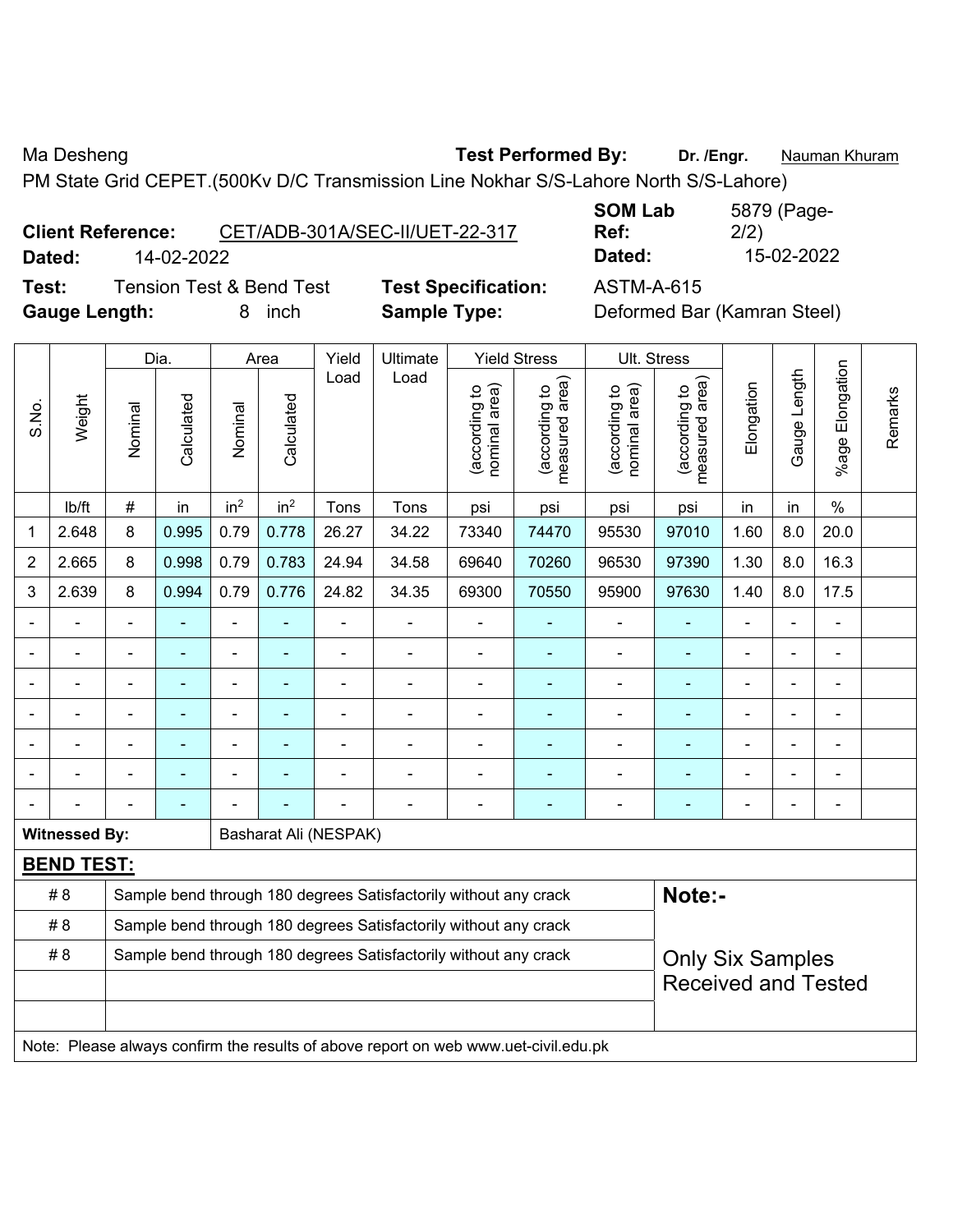Engr.Abdul Qadeer Khan **Test Performed By: Dr. /Engr.** S. Asad Ali Gillani Landmark Consultants,Lahore (Pakview Apartments)

**Client Reference:** CIV/172/14022022

**Test:** Tension Test & Bend Test **Test Specification:** ASTM-A-615 **Gauge Length:** 8 inch **Sample Type:** Deformed Bar

**SOM Lab Ref:**  5880 (Page-1/1) **Dated:** 15-02-2022 **Dated:** 15-02-2022

|                |                   |                | Dia.       |                              | Area            | Yield          | Ultimate                                                                            |                                | <b>Yield Stress</b>                         |                                | Ult. Stress                     |                |                |                       |         |
|----------------|-------------------|----------------|------------|------------------------------|-----------------|----------------|-------------------------------------------------------------------------------------|--------------------------------|---------------------------------------------|--------------------------------|---------------------------------|----------------|----------------|-----------------------|---------|
| S.No.          | Weight            | Nominal        | Calculated | Nominal                      | Calculated      | Load           | Load                                                                                | nominal area)<br>(according to | (according to<br>measured area)<br>measured | nominal area)<br>(according to | (according to<br>measured area) | Elongation     | Gauge Length   | Elongation<br>$%$ age | Remarks |
|                | lb/ft             | $\#$           | in         | in <sup>2</sup>              | in <sup>2</sup> | Tons           | Tons                                                                                | psi                            | psi                                         | psi                            | psi                             | in             | in             | $\%$                  |         |
| 1              | 1.530             | 6              | 0.757      | 0.44                         | 0.450           | 16.74          | 20.87                                                                               | 83900                          | 82040                                       | 104590                         | 102270                          | 1.30           | 8.0            | 16.3                  |         |
| $\overline{2}$ | 1.530             | 6              | 0.757      | 0.44                         | 0.450           | 16.84          | 20.95                                                                               | 84410                          | 82530                                       | 105000                         | 102670                          | 1.20           | 8.0            | 15.0                  |         |
| 3              | 0.663             | $\overline{4}$ | 0.498      | 0.20                         | 0.195           | 7.21           | 8.12                                                                                | 79470                          | 81510                                       | 89590                          | 91890                           | 1.00           | 8.0            | 12.5                  |         |
| 4              | 0.662             | $\overline{4}$ | 0.498      | 0.20                         | 0.195           | 6.95           | 7.95                                                                                | 76660                          | 78630                                       | 87680                          | 89930                           | 1.00           | 8.0            | 12.5                  |         |
|                |                   | $\blacksquare$ | ÷,         | $\overline{\phantom{0}}$     | ۰               | ä,             | $\blacksquare$                                                                      | L,                             | $\blacksquare$                              | $\blacksquare$                 | $\blacksquare$                  | ä,             | $\blacksquare$ | $\blacksquare$        |         |
|                |                   |                | ÷,         | ÷                            |                 | $\blacksquare$ | $\blacksquare$                                                                      | L,                             | $\blacksquare$                              | $\blacksquare$                 | $\blacksquare$                  |                |                | $\blacksquare$        |         |
|                |                   |                |            | ÷,                           |                 |                | $\blacksquare$                                                                      | ä,                             |                                             | $\blacksquare$                 | ۳                               | ÷              | $\blacksquare$ |                       |         |
|                |                   | $\blacksquare$ | ۰          |                              | ۰               | $\blacksquare$ | $\blacksquare$                                                                      | $\blacksquare$                 | $\blacksquare$                              | $\overline{a}$                 | ٠                               | $\blacksquare$ | $\blacksquare$ | $\blacksquare$        |         |
|                |                   |                | ÷,         | -                            | ۰               | Ē,             | $\blacksquare$                                                                      | ä,                             | ٠                                           | $\blacksquare$                 | ٠                               | ä,             | $\blacksquare$ | $\blacksquare$        |         |
|                |                   |                | ۰          | $\qquad \qquad \blacksquare$ | ۰               | $\blacksquare$ | $\blacksquare$                                                                      | $\overline{a}$                 | ٠                                           | $\blacksquare$                 | ٠                               | ä,             | $\blacksquare$ | $\blacksquare$        |         |
|                |                   |                |            |                              |                 |                |                                                                                     |                                |                                             |                                |                                 |                |                |                       |         |
|                | <b>BEND TEST:</b> |                |            |                              |                 |                |                                                                                     |                                |                                             |                                |                                 |                |                |                       |         |
|                | #6                |                |            |                              |                 |                | Sample bend through 180 degrees Satisfactorily without any crack                    |                                |                                             |                                | Note:-                          |                |                |                       |         |
|                | #4                |                |            |                              |                 |                | Sample bend through 180 degrees Satisfactorily without any crack                    |                                |                                             |                                |                                 |                |                |                       |         |
|                |                   |                |            |                              |                 |                |                                                                                     |                                |                                             |                                | <b>Only Six Samples</b>         |                |                |                       |         |
|                |                   |                |            |                              |                 |                |                                                                                     |                                |                                             |                                | <b>Received and Tested</b>      |                |                |                       |         |
|                |                   |                |            |                              |                 |                |                                                                                     |                                |                                             |                                |                                 |                |                |                       |         |
|                |                   |                |            |                              |                 |                | Note: Please always confirm the results of above report on web www.uet-civil.edu.pk |                                |                                             |                                |                                 |                |                |                       |         |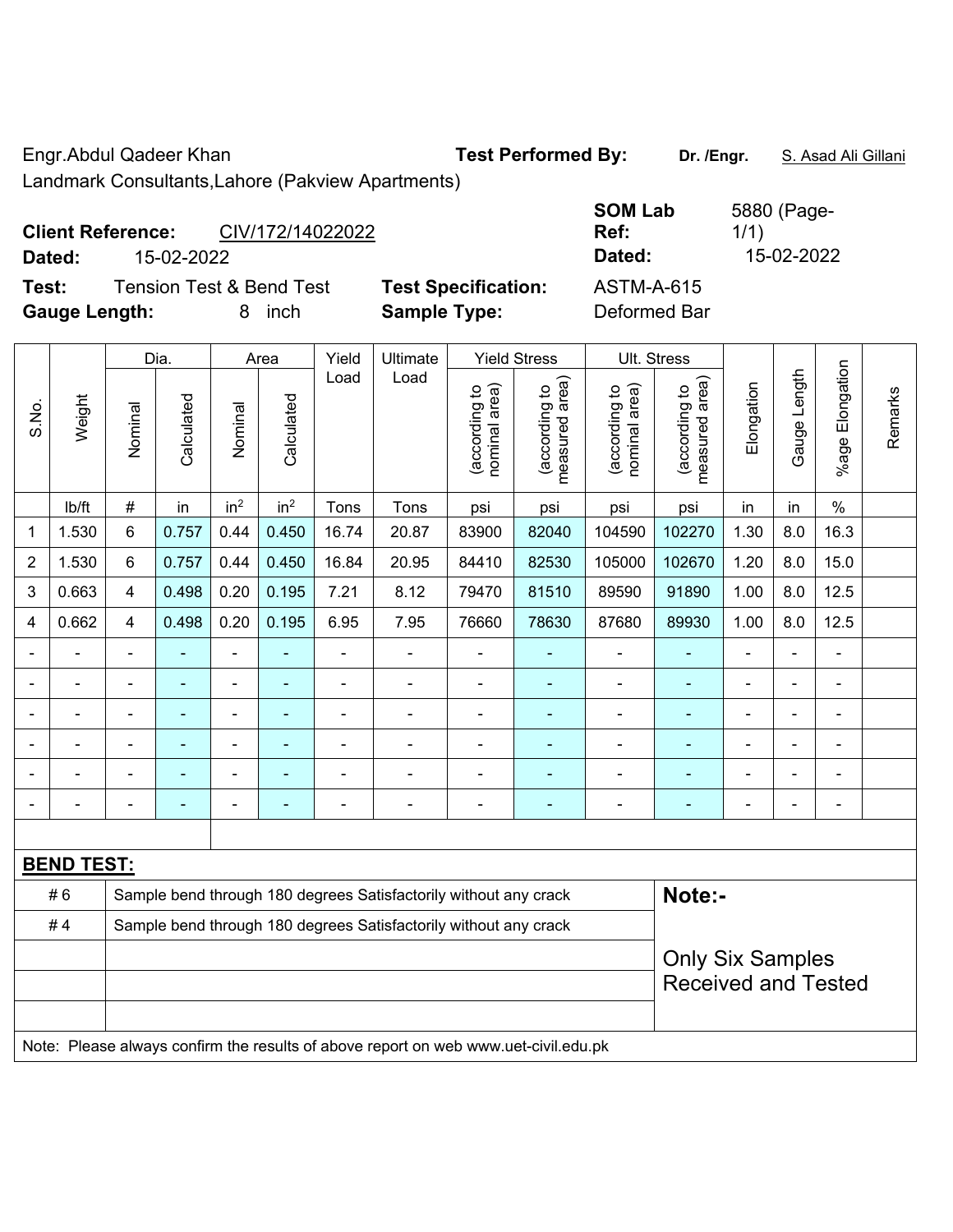PM ASTACO .(Jahangir Muggo Residence-01)

 $\overline{\phantom{0}}$ 

 $\overline{\phantom{a}}$ 

## **Client Reference:** Nil

 $\Gamma$ 

**Dated:** 15-02-2022 **Dated:** 15-02-2022

**Test:** Tension Test & Bend Test **Test Specification:** ASTM-A-615 **Gauge Length:** 8 inch **Sample Type:** Deformed Bar

 $\top$ 

 $\overline{\phantom{a}}$ 

| t Specification: |  |
|------------------|--|
| nnle Tvne:       |  |

| ٠ | ASTM-A-61  |  |
|---|------------|--|
|   | Deformed B |  |

 $\top$ 

**SOM Lab Ref:** 

|                |                   |                                                                  | Dia.       |                 | Area            | Yield          | Ultimate                                                                            |                               | <b>Yield Stress</b>                         |                                | Ult. Stress                     |                |                |                       |         |
|----------------|-------------------|------------------------------------------------------------------|------------|-----------------|-----------------|----------------|-------------------------------------------------------------------------------------|-------------------------------|---------------------------------------------|--------------------------------|---------------------------------|----------------|----------------|-----------------------|---------|
| S.No.          | Weight            | Nominal                                                          | Calculated | Nominal         | Calculated      | Load           | Load                                                                                | nominal area)<br>decording to | (according to<br>measured area)<br>measured | (according to<br>nominal area) | (according to<br>measured area) | Elongation     | Gauge Length   | Elongation<br>$%$ age | Remarks |
|                | lb/ft             | #                                                                | in         | in <sup>2</sup> | in <sup>2</sup> | Tons           | Tons                                                                                | psi                           | psi                                         | psi                            | psi                             | in             | in             | $\%$                  |         |
| 1              | 2.628             | 8                                                                | 0.991      | 0.79            | 0.772           | 24.59          | 33.15                                                                               | 68640                         | 70240                                       | 92550                          | 94700                           | 1.60           | 8.0            | 20.0                  |         |
| $\overline{2}$ | 2.630             | 8                                                                | 0.992      | 0.79            | 0.773           | 24.49          | 32.95                                                                               | 68360                         | 69860                                       | 91980                          | 94000                           | 1.40           | 8.0            | 17.5                  |         |
| 3              | 1.482             | 6                                                                | 0.745      | 0.44            | 0.436           | 16.64          | 20.92                                                                               | 83390                         | 84150                                       | 104850                         | 105810                          | 1.60           | 8.0            | 20.0                  |         |
| 4              | 1.484             | 6                                                                | 0.745      | 0.44            | 0.436           | 16.97          | 21.05                                                                               | 85070                         | 85860                                       | 105510                         | 106480                          | 1.00           | 8.0            | 12.5                  |         |
| 5              | 0.658             | 4                                                                | 0.496      | 0.20            | 0.193           | 6.70           | 8.69                                                                                | 73850                         | 76530                                       | 95770                          | 99250                           | 1.10           | 8.0            | 13.8                  |         |
| 6              | 0.652             | 4                                                                | 0.494      | 0.20            | 0.192           | 7.44           | 8.97                                                                                | 82060                         | 85480                                       | 98920                          | 103040                          | 1.00           | 8.0            | 12.5                  |         |
|                | ÷                 | $\blacksquare$                                                   | ۰          | ÷               |                 | $\overline{a}$ | ÷                                                                                   |                               |                                             | $\blacksquare$                 | $\blacksquare$                  | $\blacksquare$ |                | $\blacksquare$        |         |
|                | ä,                | $\blacksquare$                                                   | ÷,         | ÷,              | ۰               | ä,             | ÷                                                                                   | $\blacksquare$                | $\blacksquare$                              | ä,                             | $\blacksquare$                  | $\blacksquare$ |                | $\blacksquare$        |         |
|                |                   |                                                                  |            |                 |                 |                |                                                                                     |                               |                                             |                                | $\blacksquare$                  |                |                |                       |         |
|                |                   |                                                                  |            | ۰               | ۰               | $\overline{a}$ | $\blacksquare$                                                                      |                               | $\overline{\phantom{0}}$                    | $\overline{a}$                 | $\overline{a}$                  |                | $\blacksquare$ | $\blacksquare$        |         |
|                |                   |                                                                  |            |                 |                 |                |                                                                                     |                               |                                             |                                |                                 |                |                |                       |         |
|                | <b>BEND TEST:</b> |                                                                  |            |                 |                 |                |                                                                                     |                               |                                             |                                |                                 |                |                |                       |         |
|                | # 8               |                                                                  |            |                 |                 |                | Sample bend through 180 degrees Satisfactorily without any crack                    |                               |                                             |                                | Note:-                          |                |                |                       |         |
|                | #6                | Sample bend through 180 degrees Satisfactorily without any crack |            |                 |                 |                |                                                                                     |                               |                                             |                                |                                 |                |                |                       |         |
|                | #4                |                                                                  |            |                 |                 |                | Sample bend through 180 degrees Satisfactorily without any crack                    |                               |                                             |                                | <b>Only Nine Samples</b>        |                |                |                       |         |
|                |                   |                                                                  |            |                 |                 |                |                                                                                     |                               |                                             |                                | <b>Received and Tested</b>      |                |                |                       |         |
|                |                   |                                                                  |            |                 |                 |                |                                                                                     |                               |                                             |                                |                                 |                |                |                       |         |
|                |                   |                                                                  |            |                 |                 |                | Note: Please always confirm the results of above report on web www.uet-civil.edu.pk |                               |                                             |                                |                                 |                |                |                       |         |

## Engr.Bilal **Test Performed By: Dr. /Engr.** Asad Ali Gillani

1/1)

 $\overline{\mathbf{T}}$ 

5881 (Page-

 $\top$ 

 $\top$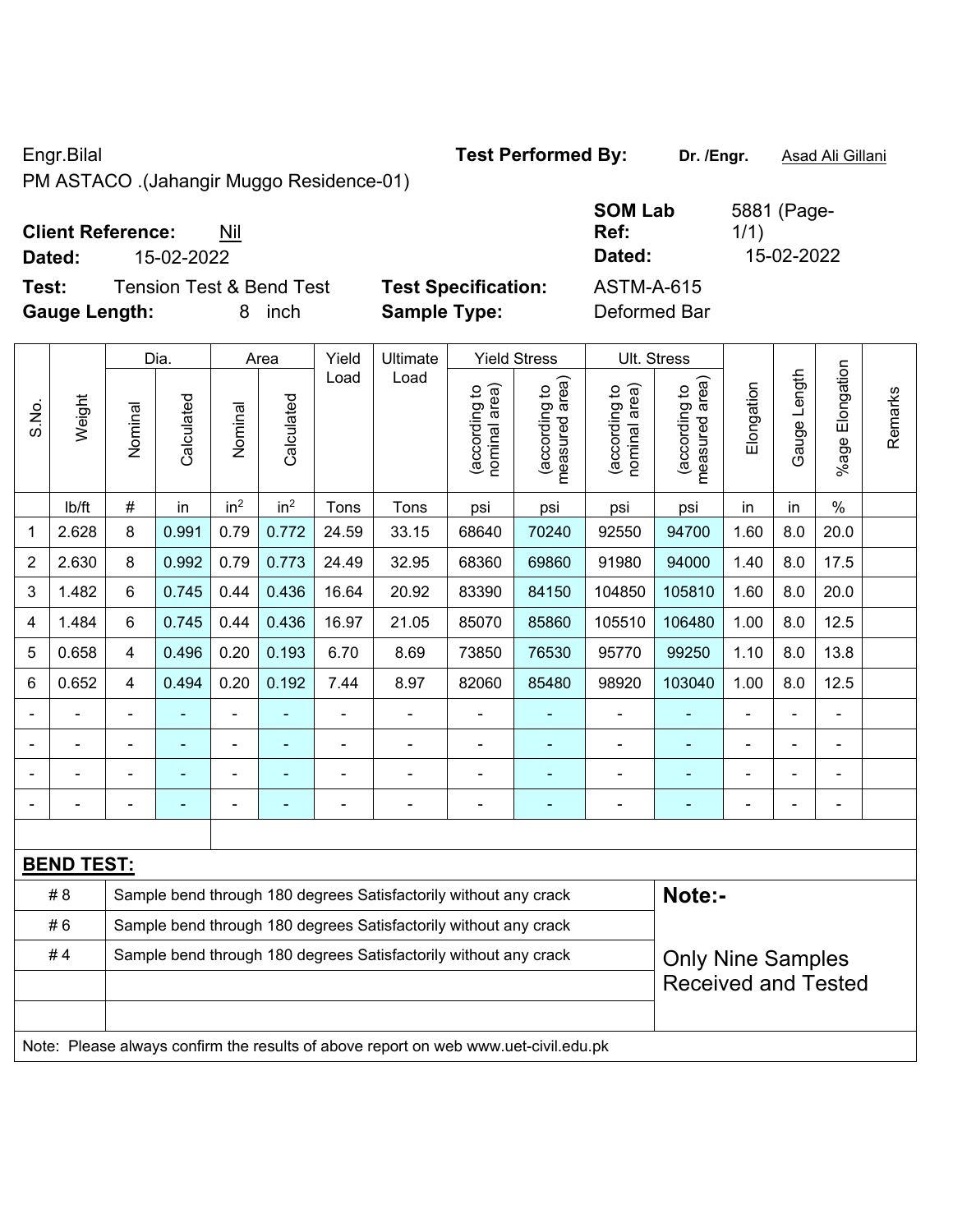Barkallah Tahir,PE **Test Performed By: Dr. /Engr.** Amina Rajpoot

RE Sitara Heights.(Sitara Serene Tower Liberty Lahore)

|                      | <b>Client Reference:</b> | SHPL/SERENE/LHR/02                  |                            | <b>SOM Lab</b><br>Ref: | 5883 (Page-<br>1/2) |
|----------------------|--------------------------|-------------------------------------|----------------------------|------------------------|---------------------|
| Dated:               | 15-02-2022               |                                     |                            | Dated:                 | 15-02-2022          |
| Test:                |                          | <b>Tension Test &amp; Bend Test</b> | <b>Test Specification:</b> | ASTM-A-615             |                     |
| <b>Gauge Length:</b> |                          | inch                                | <b>Sample Type:</b>        | Deformed Bar           |                     |

| <b>SOM Lab</b><br>Ref: | 5883 (Page-<br>1/2) |
|------------------------|---------------------|
| Dated:                 | 15-02-2022          |
| ACTMA A CAE            |                     |

|       |                   |                         | Dia.           |                 | Area            | Yield          | Ultimate                                                                            |                                | <b>Yield Stress</b>             |                                | Ult. Stress                     |                |              |                           |         |
|-------|-------------------|-------------------------|----------------|-----------------|-----------------|----------------|-------------------------------------------------------------------------------------|--------------------------------|---------------------------------|--------------------------------|---------------------------------|----------------|--------------|---------------------------|---------|
| S.No. | Weight            | Nominal                 | Calculated     | Nominal         | Calculated      | Load           | Load                                                                                | nominal area)<br>(according to | (according to<br>measured area) | (according to<br>nominal area) | measured area)<br>(according to | Elongation     | Gauge Length | Elongation<br>$%$ age $ $ | Remarks |
|       | lb/ft             | $\#$                    | in             | in <sup>2</sup> | in <sup>2</sup> | Tons           | Tons                                                                                | psi                            | psi                             | psi                            | psi                             | in             | in           | $\%$                      |         |
| 1     | 2.625             | 8                       | 0.991          | 0.79            | 0.771           | 24.31          | 31.72                                                                               | 67870                          | 69550                           | 88560                          | 90750                           | 1.60           | 8.0          | 20.0                      |         |
| 2     | 2.608             | 8                       | 0.988          | 0.79            | 0.766           | 23.14          | 31.04                                                                               | 64600                          | 66630                           | 86660                          | 89370                           | 1.40           | 8.0          | 17.5                      |         |
| 3     | 1.516             | $6\phantom{a}$          | 0.754          | 0.44            | 0.446           | 14.75          | 19.11                                                                               | 73940                          | 72940                           | 95800                          | 94520                           | 1.30           | 8.0          | 16.3                      |         |
| 4     | 1.505             | $6\phantom{a}$          | 0.750          | 0.44            | 0.442           | 14.65          | 18.98                                                                               | 73430                          | 73090                           | 95140                          | 94710                           | 1.10           | 8.0          | 13.8                      |         |
| 5     | 0.644             | $\overline{\mathbf{4}}$ | 0.491          | 0.20            | 0.189           | 5.71           | 8.41                                                                                | 62950                          | 66620                           | 92740                          | 98140                           | 1.40           | 8.0          | 17.5                      |         |
| 6     | 0.641             | $\overline{4}$          | 0.489          | 0.20            | 0.188           | 5.78           | 8.38                                                                                | 63740                          | 67810                           | 92400                          | 98300                           | 1.40           | 8.0          | 17.5                      |         |
|       |                   |                         |                |                 |                 | $\blacksquare$ |                                                                                     |                                |                                 |                                |                                 |                |              | ä,                        |         |
|       |                   | $\overline{a}$          | ÷              | ÷               | ÷               | $\blacksquare$ | $\blacksquare$                                                                      | ÷,                             | $\blacksquare$                  | ÷                              | $\blacksquare$                  | $\blacksquare$ | ÷,           | $\overline{\phantom{a}}$  |         |
|       |                   |                         | ۰              |                 |                 |                |                                                                                     | $\blacksquare$                 | $\blacksquare$                  | $\overline{\phantom{a}}$       |                                 |                | -            | $\blacksquare$            |         |
|       |                   | $\blacksquare$          | $\blacksquare$ | ÷               | ٠               |                | $\blacksquare$                                                                      | ÷,                             | ÷                               | ÷                              | $\blacksquare$                  | $\blacksquare$ | ÷            | $\overline{\phantom{a}}$  |         |
|       |                   |                         |                |                 |                 |                |                                                                                     |                                |                                 |                                |                                 |                |              |                           |         |
|       | <b>BEND TEST:</b> |                         |                |                 |                 |                |                                                                                     |                                |                                 |                                |                                 |                |              |                           |         |
|       | # 8               |                         |                |                 |                 |                | Sample bend through 180 degrees Satisfactorily without any crack                    |                                |                                 |                                | Note:-                          |                |              |                           |         |
|       | #6                |                         |                |                 |                 |                | Sample bend through 180 degrees Satisfactorily without any crack                    |                                |                                 |                                |                                 |                |              |                           |         |
|       | #4                |                         |                |                 |                 |                | Sample bend through 180 degrees Satisfactorily without any crack                    |                                |                                 |                                | <b>Only Nine Samples</b>        |                |              |                           |         |
|       |                   |                         |                |                 |                 |                |                                                                                     |                                |                                 |                                | <b>Received and Tested</b>      |                |              |                           |         |
|       |                   |                         |                |                 |                 |                |                                                                                     |                                |                                 |                                |                                 |                |              |                           |         |
|       |                   |                         |                |                 |                 |                | Note: Please always confirm the results of above report on web www.uet-civil.edu.pk |                                |                                 |                                |                                 |                |              |                           |         |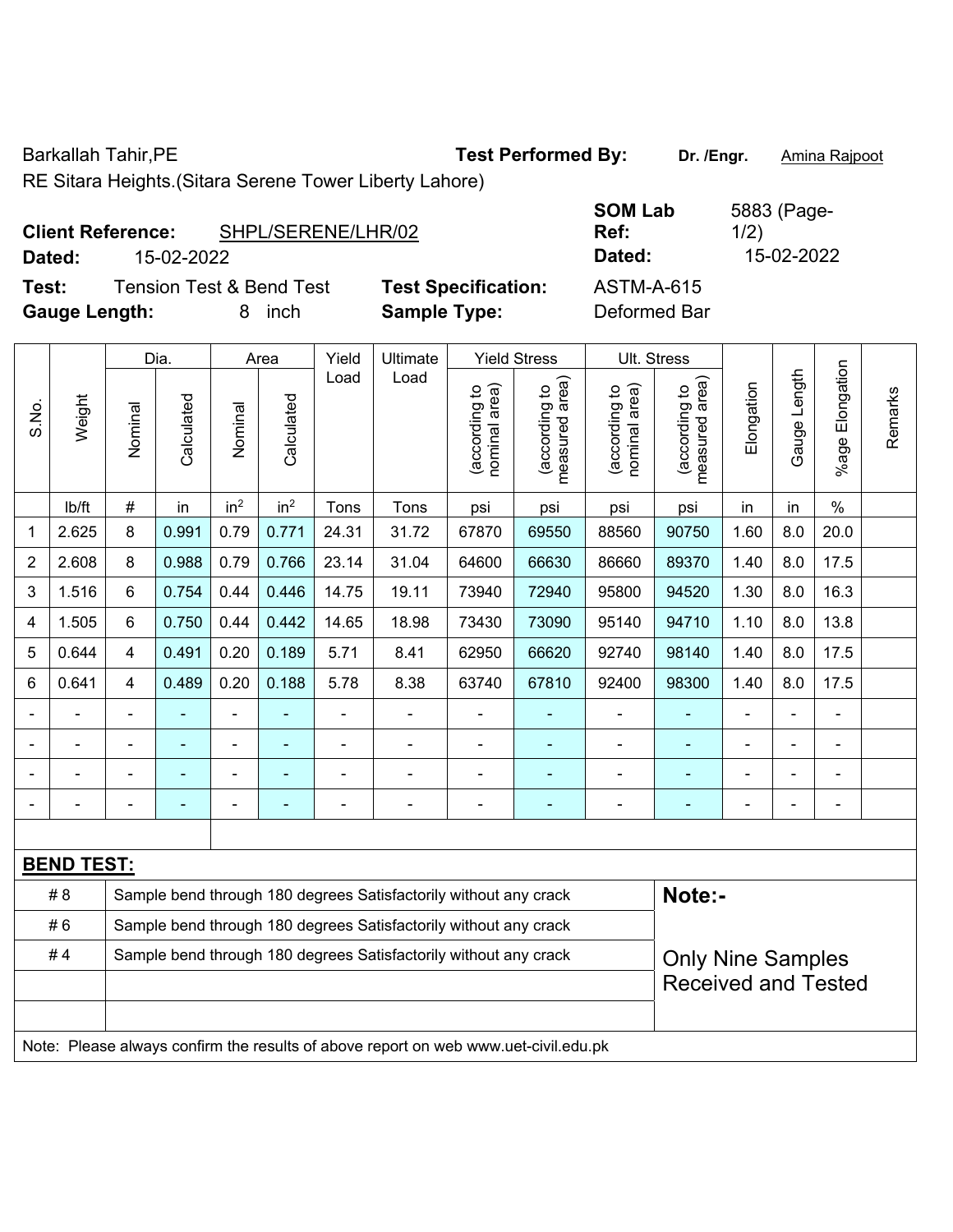Barkallah Tahir, PE **Test Performed By:** Dr. /Engr. **Amina Rajpoot Test Performed By:** 

RE Sitara Heights.(Sitara 3-Jays Tower Firdous Market Lahore)

| <b>Client Reference:</b>                                             | SHPL/3JAYS/LHR/03 |                                                   | <b>SOM Lab</b><br>Ref:            | 5883 (Page-<br>2/2) |
|----------------------------------------------------------------------|-------------------|---------------------------------------------------|-----------------------------------|---------------------|
| 15-02-2022<br>Dated:                                                 |                   |                                                   | Dated:                            | 15-02-2022          |
| <b>Tension Test &amp; Bend Test</b><br>Test:<br><b>Gauge Length:</b> | inch<br>8         | <b>Test Specification:</b><br><b>Sample Type:</b> | <b>ASTM-A-615</b><br>Deformed Bar |                     |

|                |                   |                | Dia.       |                 | Area            | Yield | Ultimate                                                                            |                                | <b>Yield Stress</b>             |                                | Ult. Stress                     |                |              |                       |         |
|----------------|-------------------|----------------|------------|-----------------|-----------------|-------|-------------------------------------------------------------------------------------|--------------------------------|---------------------------------|--------------------------------|---------------------------------|----------------|--------------|-----------------------|---------|
| S.No.          | Weight            | Nominal        | Calculated | Nominal         | Calculated      | Load  | Load                                                                                | nominal area)<br>(according to | (according to<br>measured area) | nominal area)<br>(according to | (according to<br>measured area) | Elongation     | Gauge Length | Elongation<br>$%$ age | Remarks |
|                | lb/ft             | $\#$           | in         | in <sup>2</sup> | in <sup>2</sup> | Tons  | Tons                                                                                | psi                            | psi                             | psi                            | psi                             | in             | in           | $\%$                  |         |
| 1              | 2.727             | 8              | 1.010      | 0.79            | 0.801           | 24.67 | 33.61                                                                               | 68870                          | 67920                           | 93830                          | 92540                           | 18.8           |              |                       |         |
| $\overline{2}$ | 2.701             | 8              | 1.005      | 0.79            | 0.794           | 26.76 | 34.73                                                                               | 74700                          | 74330                           | 96960                          | 96470                           | 1.30           | 8.0          | 16.3                  |         |
| 3              | 1.479             | 6              | 0.744      | 0.44            | 0.435           | 15.70 | 19.37                                                                               | 78690                          | 79590                           | 97080                          | 98200                           | 1.30           | 8.0          | 16.3                  |         |
| 4              | 1.486             | 6              | 0.746      | 0.44            | 0.437           | 15.29 | 18.96                                                                               | 76640                          | 77170                           | 95040                          | 95690                           | 1.30           | 8.0          | 16.3                  |         |
| 5              | 0.649             | $\overline{4}$ | 0.493      | 0.20            | 0.191           | 5.81  | 8.33                                                                                | 64080                          | 67090                           | 91840                          | 96170                           | 1.50           | 8.0          | 18.8                  |         |
| 6              | 0.646             | 4              | 0.492      | 0.20            | 0.190           | 5.81  | 8.28                                                                                | 64080                          | 67450                           | 91280                          | 96080                           | 1.40           | 8.0          | 17.5                  |         |
|                |                   |                |            | $\overline{a}$  |                 |       |                                                                                     | $\blacksquare$                 | ä,                              | ä,                             |                                 | $\blacksquare$ |              |                       |         |
|                |                   |                |            | ÷               |                 |       |                                                                                     |                                |                                 |                                |                                 |                | ä,           |                       |         |
|                | $\blacksquare$    |                |            | $\blacksquare$  |                 |       | $\blacksquare$                                                                      |                                | $\blacksquare$                  | $\blacksquare$                 |                                 |                | ÷            | $\blacksquare$        |         |
|                | ÷                 |                | ä,         | $\blacksquare$  | ÷               |       | ÷                                                                                   | ÷,                             | $\blacksquare$                  | ÷                              | ٠                               | ä,             | -            | $\blacksquare$        |         |
|                |                   |                |            |                 |                 |       |                                                                                     |                                |                                 |                                |                                 |                |              |                       |         |
|                | <b>BEND TEST:</b> |                |            |                 |                 |       |                                                                                     |                                |                                 |                                |                                 |                |              |                       |         |
|                | # 8               |                |            |                 |                 |       | Sample bend through 180 degrees Satisfactorily without any crack                    |                                |                                 |                                | Note:-                          |                |              |                       |         |
|                | #6                |                |            |                 |                 |       | Sample bend through 180 degrees Satisfactorily without any crack                    |                                |                                 |                                |                                 |                |              |                       |         |
|                | #4                |                |            |                 |                 |       | Sample bend through 180 degrees Satisfactorily without any crack                    |                                |                                 |                                | <b>Only Nine Samples</b>        |                |              |                       |         |
|                |                   |                |            |                 |                 |       |                                                                                     |                                |                                 |                                | <b>Received and Tested</b>      |                |              |                       |         |
|                |                   |                |            |                 |                 |       |                                                                                     |                                |                                 |                                |                                 |                |              |                       |         |
|                |                   |                |            |                 |                 |       | Note: Please always confirm the results of above report on web www.uet-civil.edu.pk |                                |                                 |                                |                                 |                |              |                       |         |